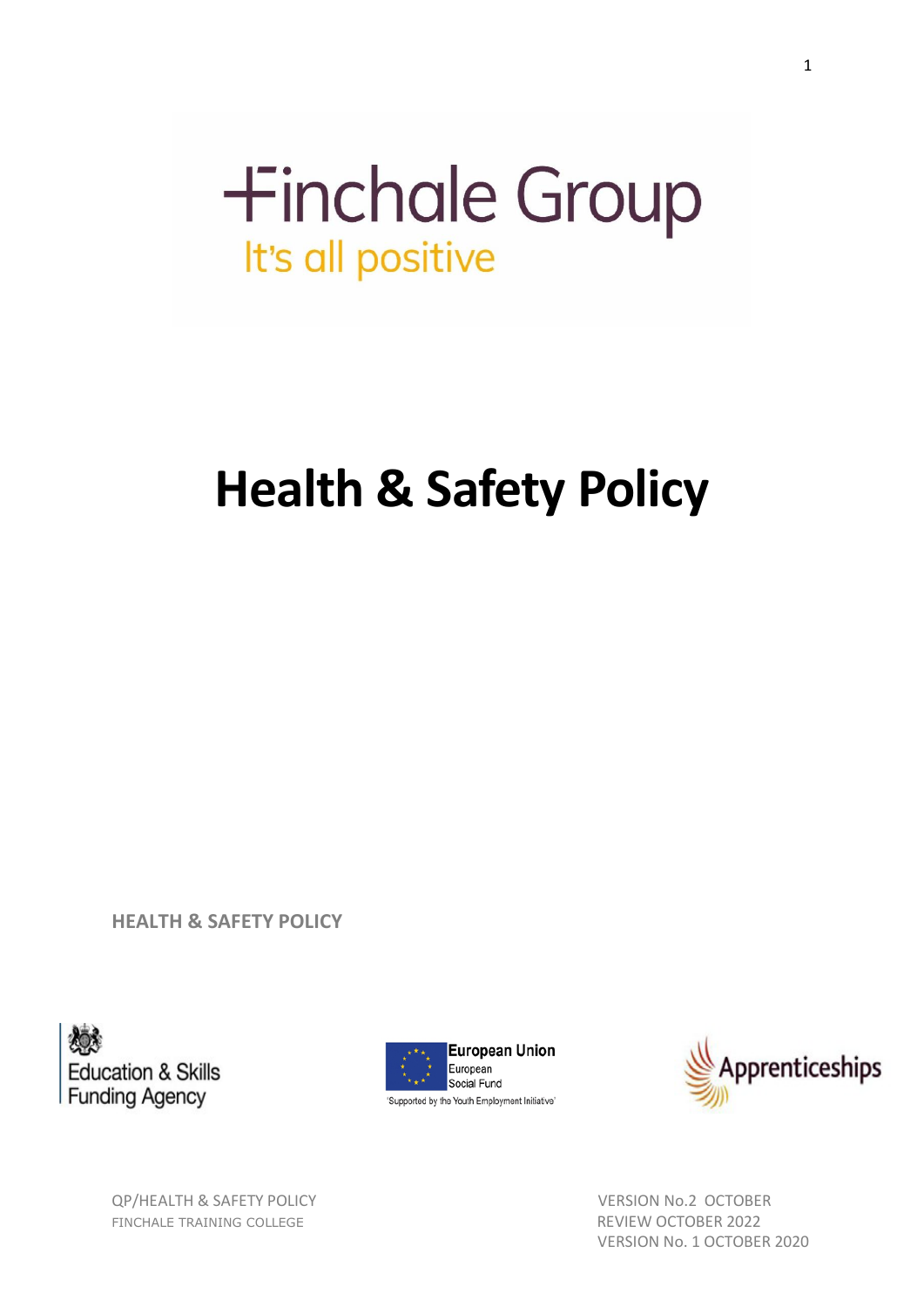| <b>Contents</b>                                                 |  |
|-----------------------------------------------------------------|--|
|                                                                 |  |
|                                                                 |  |
|                                                                 |  |
| Health & Safety Responsibilities at Finchale Training College 5 |  |
|                                                                 |  |
|                                                                 |  |
|                                                                 |  |
|                                                                 |  |
|                                                                 |  |
|                                                                 |  |
|                                                                 |  |
|                                                                 |  |
|                                                                 |  |
|                                                                 |  |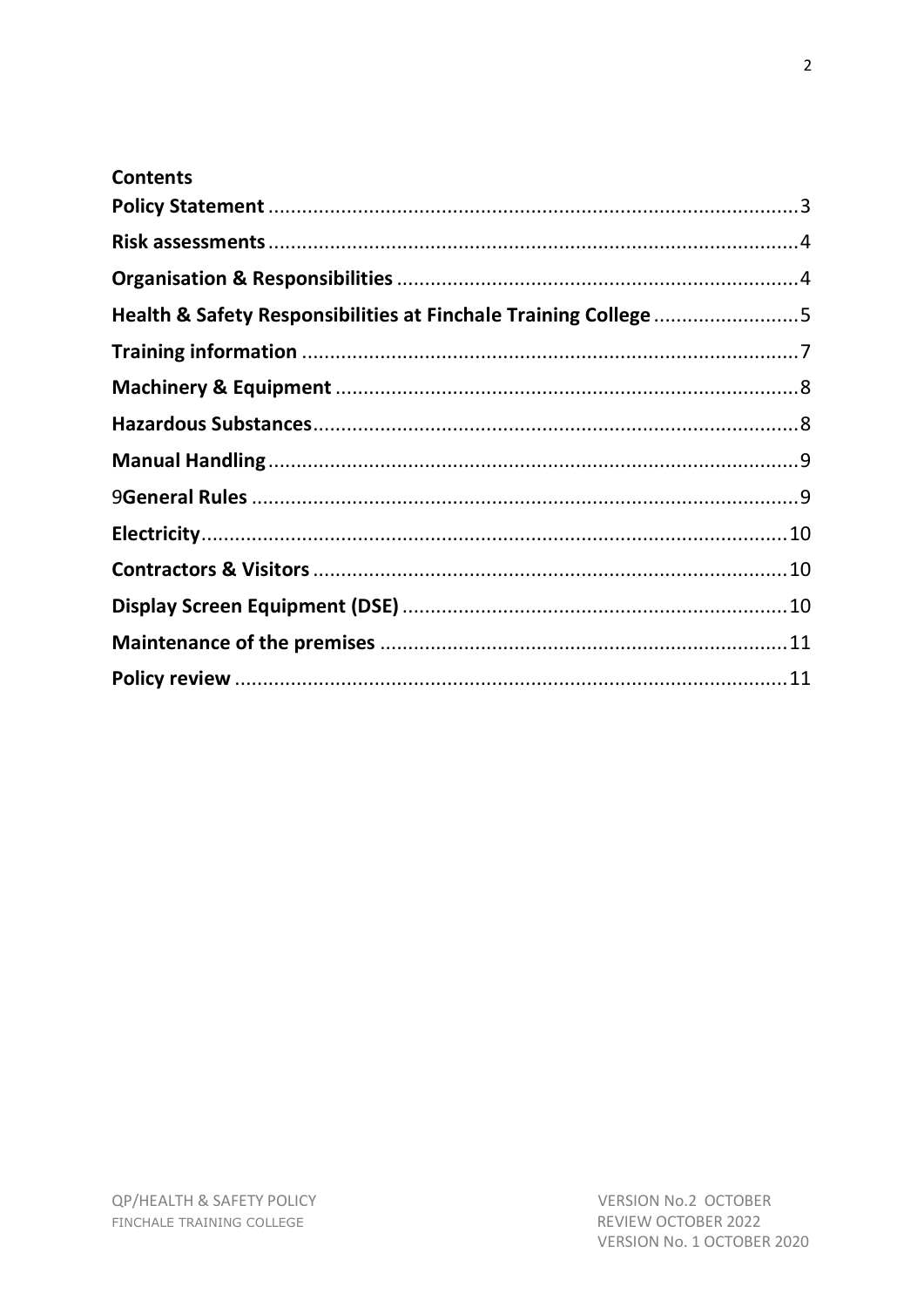## <span id="page-2-0"></span>**Health & Safety Policy Statement**

Finchale Training College places a fundamental importance on the health, safety and welfare of beneficiaries, learners (Including apprentices), employees, volunteers, and other users of our premises, and as such is incorporated into our training and learning activities. We consider that all are entitled to work, learn, and be cared for, in a safe, healthy and supportive environment.

We are committed to providing suitable and sufficient arrangements for learner health and safety as a critical element of our legal Health & Safety obligations. We see this as essential both to maximising a positive experience of learning and to promoting achievement

The 'safe learner' concept is central to our policy, and we consider health and safety to be an integral part of our quality delivery of training. We will promote risk awareness and the learning of health and safety as an integral part of any learning and seek to encourage and support all our learners in becoming safe and healthy workers.

This statement forms part of our Health and Safety Policy required under Health and Safety at Work Act 1974 (section 2.3). This safety policy also includes the organisation's responsibilities for health and safety, the completion of risk assessments, protective and preventive measures for health and safety.

It is our policy to comply with all health and safety legislation, including Regulations, Codes of Practice and other guidance. We will endeavour to provide a safe and healthy working environment including, premises, equipment and systems of work that are safe and without risks to health, as far as is reasonably practicable.

We will provide suitable and sufficient information, instruction and training for employees, volunteers, beneficiaries and learners to ensure our policy is understood and implemented. We expect all to comply with any training and information which is given and follow safe systems of work including the use of any necessary personal protective equipment/clothing.

We accept our responsibility for health, safety and welfare of others (public, contractors and visitors) that may be affected by our business.

This policy will be brought to the attention, and made available to all employees, volunteers, beneficiaries and learners. The safety policy will be kept up to date by periodical reviews (at least annually) and will take account of any new equipment, processes or changes to work which affect health and safety.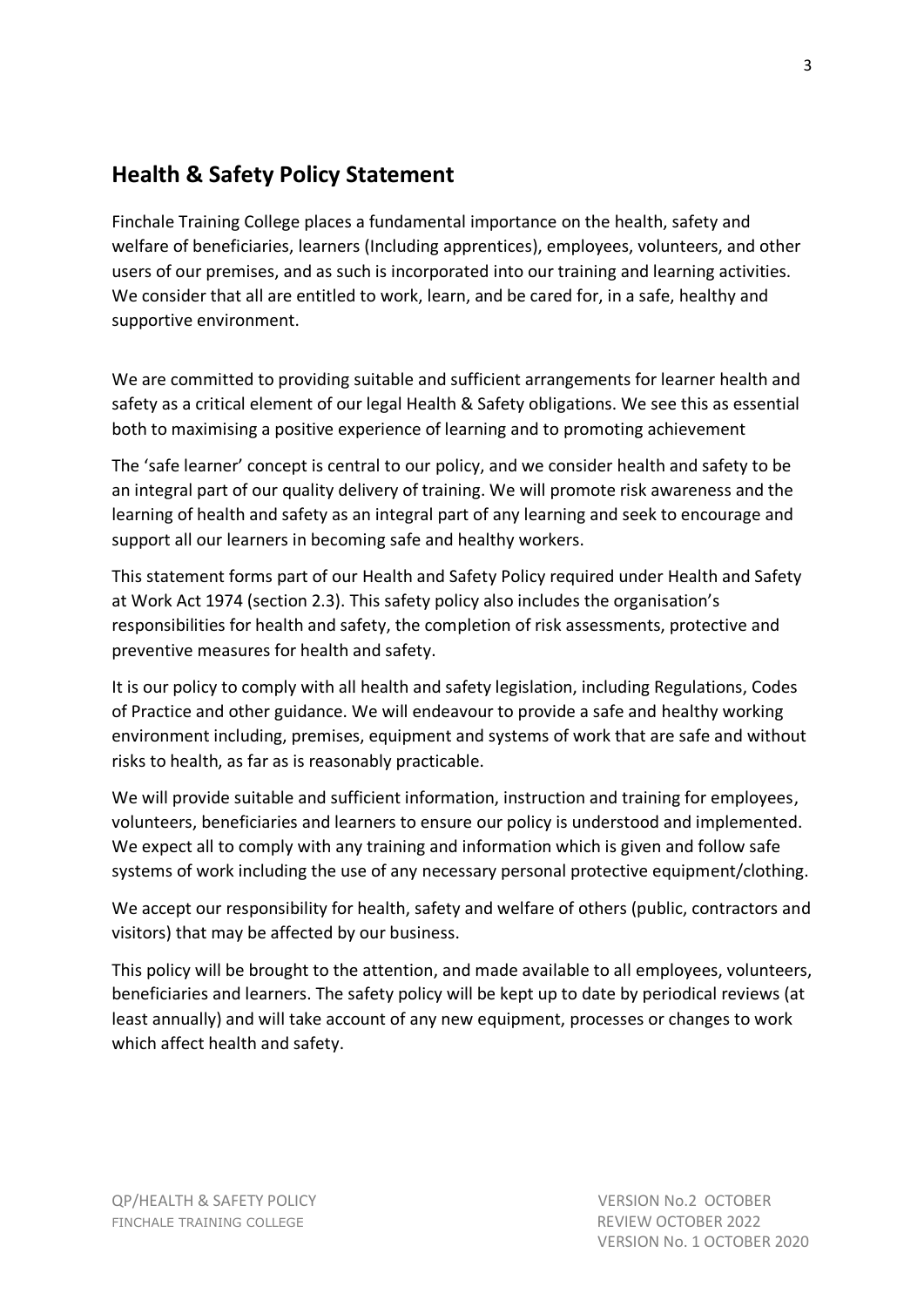#### <span id="page-3-0"></span>**Risk assessments**

Finchale Training College is committed to protect its employees, volunteers, beneficiaries, learners and other stakeholders from harm. Risk assessment is key to assessing and identify risks and put measures in place to control risks within the organisation.

**Location:** Risk assessment records are in the Health and Safety Checks File and within Business Continuity Plan.

**Completion:** On completion of risk assessments, any issues will be reviewed, and relevant control measures identified, recorded and monitored in line with this policy.

**Review:** Risk assessments will be reviewed annually or earlier if significant changes take place.

**Staff:** The company will ensure that risk assessments are completed where appropriate and reviews are carried out periodically. This will include the vetting of the learning environment by appropriately qualified staff prior to the placement of learners. We conduct a thorough health and safety vetting on all employer premises (upskilled apprentices) and external training facilities.

**Training:** Training, information, instruction and supervision will be provided as required to employees and learners.

#### <span id="page-3-1"></span>**Organisation & Responsibilities**

**Responsibility:** Overall responsibility for Health and Safety in the Charity lies with the Chief Executive Officer (CEO) who will lead on health and safety matters and will ensure that this policy is carried out.

**Health and Safety Champion:** Paul Lund Quality Assurance Manager will inspect the office and related activities following a regular planned review programme. Paul Lund will have responsibility for health and safety and will report any failures of policy, hazards, dangerous events etc. to the CEO. Paul Lund will be supported in this role by regular training and support.

**First Aider:** Alison Tate and Stephen Kettle are the designated first aider at work for Finchale Training College in their relevant locations. They have a First Aid at Work certificate which will be renewed every 3 years. The first aid box is kept in the kitchen of the Head Office a First Aid box is available in the Construction Academy in the Kitchen cupboard.

**Fire Warden:** Alison Tate is the designated Fire Warden based in the main office building: Richard Annand House, Mandale Park, Belmont Durham DH1 1TH; Stephen Kettle is the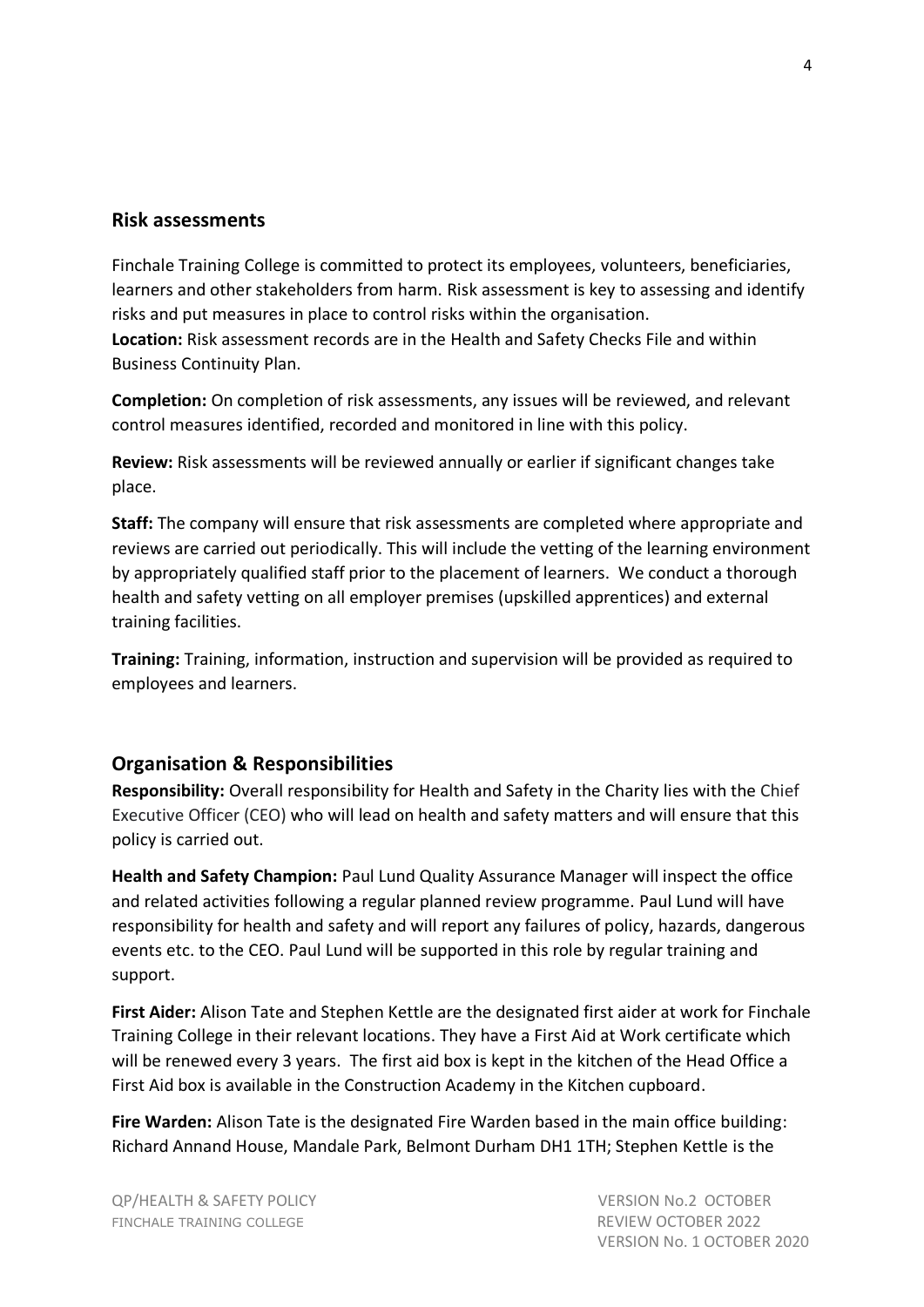designated Fire Warden based at our Construction Academy: 4-5 Cathedral Square, Belmont Industrial Estate Belmont Durham DH1 1TF.

**Meetings:** Health and Safety will be discussed at all formal meetings including supervision, learner progress reviews where appropriate, and information will be circulated to all relevant people.

**Employees:** All employees have a duty to act responsibly and not to put themselves or others at risk including our beneficiaries, volunteers, apprentices and learners by their acts or omissions. They must co-operate with the Charity on health and safety matters and report any unsafe conditions to the Health and Safety Champion. They must follow safe systems of work and keep their workplaces clean and tidy always. Employees have a primary role in promoting increased beneficiary, volunteer and learner awareness of Health & Safety in the workplace. They will promote safe working practices and review their application throughout the learning programme and especially during reviews.

**Beneficiaries, Volunteers & Learners:** Beneficiaries, Volunteers & Learners have a duty to act responsibly and not to put themselves or others at risk by their acts or omissions. They must report any unsafe conditions to the Health and Safety Champion and cooperate with the Charity on all Health & Safety matters. They must follow safe systems of work and help maintain a safe learning environment always, both for their own benefit and that of others.

<span id="page-4-0"></span>

| <b>Health &amp; Safety Responsibilities at Finchale Training College</b><br><b>Overall:</b> | Chief Executive Officer - Neil Johnson            |
|---------------------------------------------------------------------------------------------|---------------------------------------------------|
| <b>Office and Construction Academy:</b>                                                     | Paul Lund                                         |
| First-aid:                                                                                  | Designated Persons - Alison Tate & Stephen Kettle |
| <b>Health and Safety:</b>                                                                   | Paul Lund                                         |
| Accidents/reporting to HSE by                                                               | Paul Lund/Neil Johnson                            |

**Fire Discovery:** If an employee discovers a fire, they should follow the advice on the 'Fire Action' notice. Untrained staff should not tackle a fire but proceed safely to the assembly point via the escape routes.

The following arrangements apply to the Charity Head Office at Richard Annand House, Mandale Park, Belmont Durham DH1 1TH.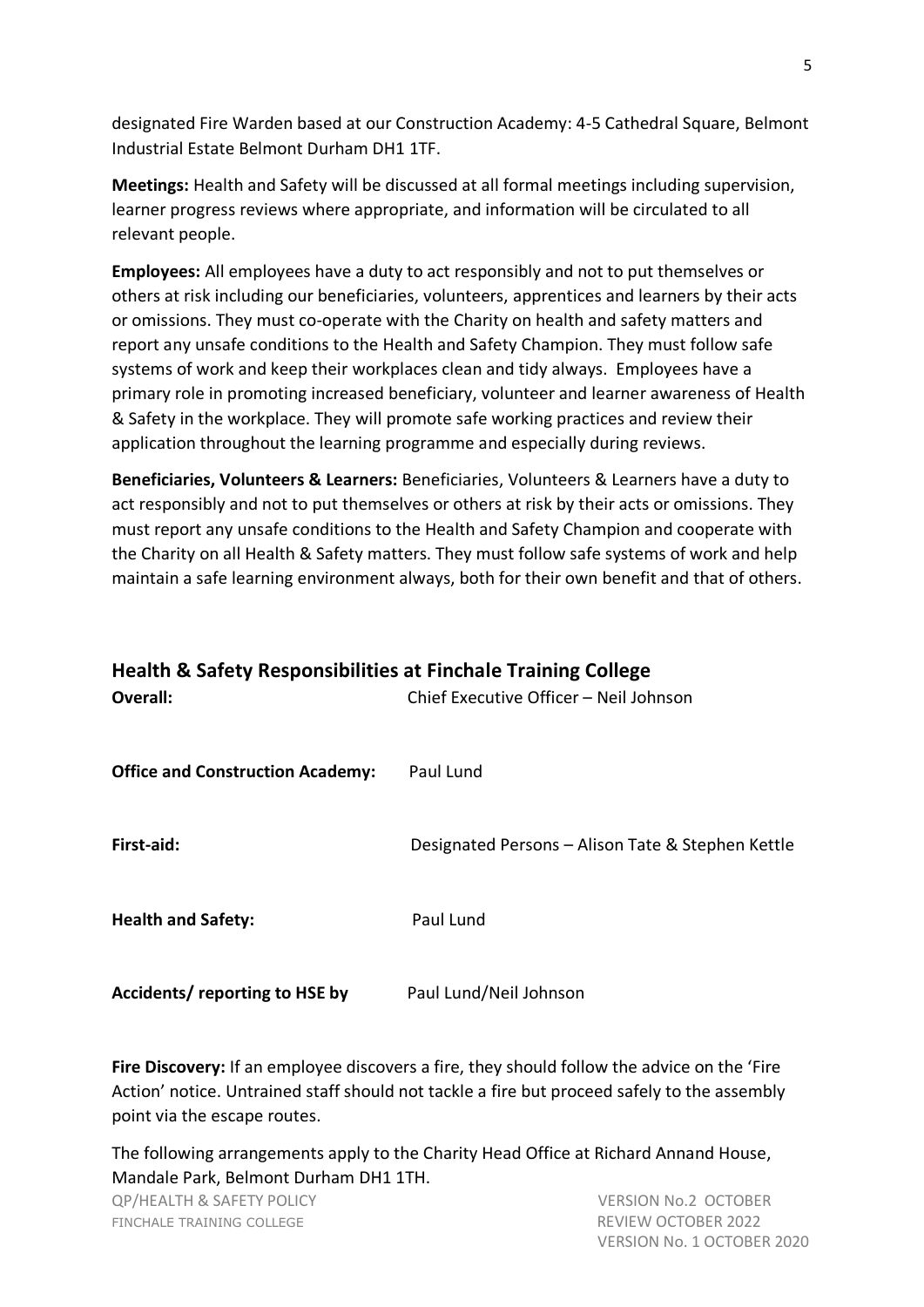#### **Arrangements for fire are as follows:**

• fire extinguishers are provided around the premises.

• in the event of a fire alarm, employees, volunteers, beneficiaries and learners and any on site visitors, visiting the Head Office must make their way to the assembly point outside the front exit of the building, to the left in space beside garden area. Employees, volunteers, beneficiaries and learners will be given appropriate instruction at off-site locations.

The Health and Safety Champion will be responsible to see the office of Finchale Training College is clear and will account for all Finchale Training College staff, volunteers, beneficiaries' learners, and visitors at the assembly point.

Employees and learners must keep fire routes and exits clear and not interfere with any fire safety arrangements. The Company will fulfil the requirements of the Fire Precautions (Workplace) (Amendment) Regulations 1999.

#### **Accidents and ill health:**

**Internal Reporting:** All employees who have an accident at work or are ill because of work must report it to their Line Manager. This will be noted in the accident book, which is kept in the office: Finchale Training College Richard Annand House, Mandale Park, Belmont Durham DH1 1TH

**External Reporting:** The Health and Safety Champion will inform HSE of any reportable accidents.

**Investigation:** The Health and Safety Champion will investigate all accidents/incidents to determine the cause and will be responsible for implementing appropriate countermeasures.

**Learners and visitors:** Any visitor, contractor or learner who has an accident must also report the matter to the Health and Safety Champion. The employee responsible for the visitor, contractor or learner must ensure the accident book is filled in correctly.

Apprentices/Learners are advised to follow Company procedure in line with their employer's policy for accident or ill health. Apprentices/Learners are advised to contact their assessor via telephone or email if accident or ill health impacts upon engagement of their qualification. This will be internally assessed to determine if a break in learning is required.

All near misses should also be reported to the Health and Safety Champion Paul Lund.

**Dangerous Occurrences:** Any dangerous occurrence will be reported immediately to HSE and form F2508 will be sent by the Health and Safety Champion.

**RIDDOR:** The Company will fulfil the requirements of the Reporting of Injuries, Diseases and Dangerous Occurrences Regulations 2013.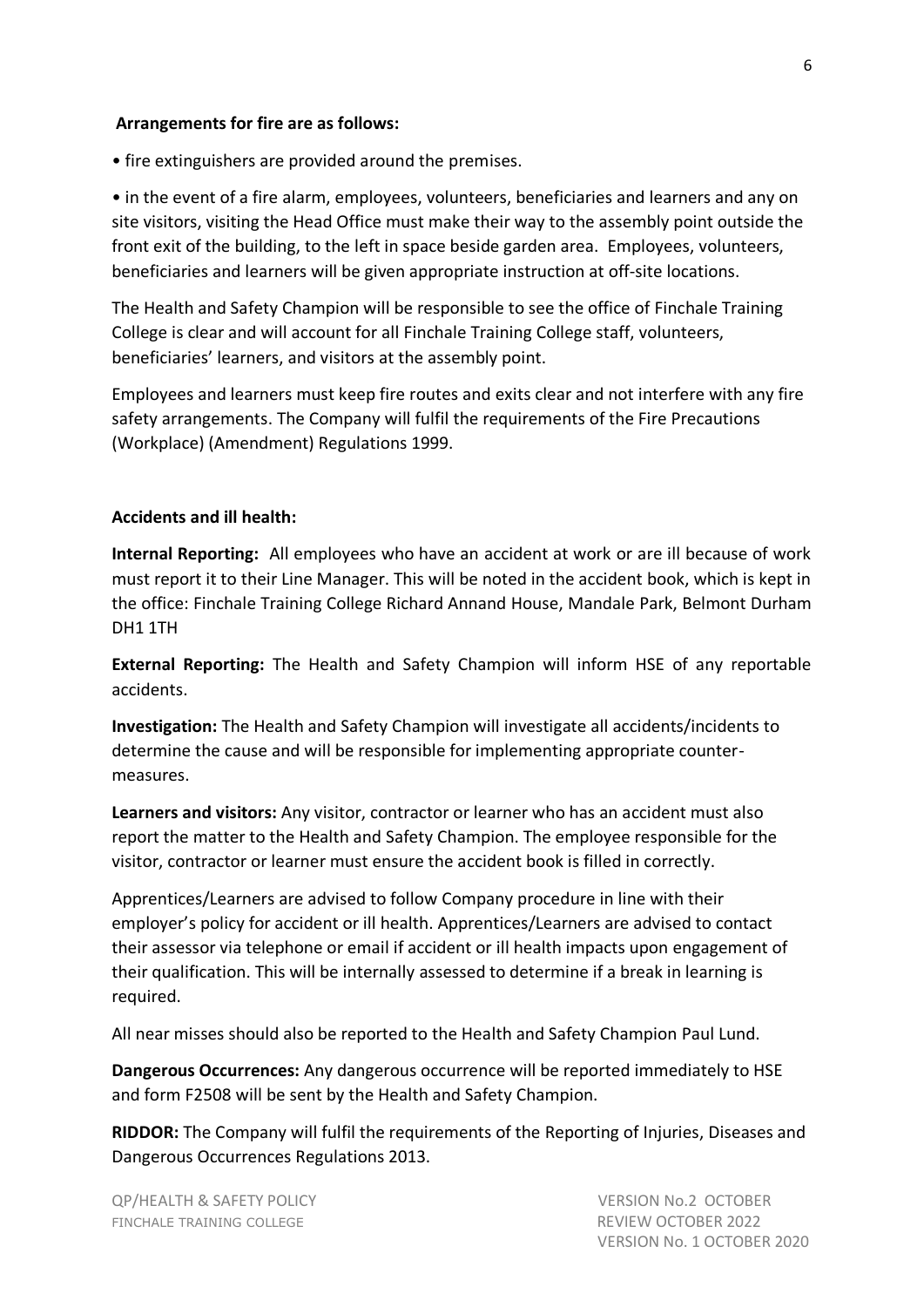**Emergency Services:** At Richard Annand House, and the Construction Academy the registered first aider will call the emergency services and ensure the comfort of any injured person, where applicable.

**Recording:** A record of first aid will be kept on the appropriate form in the Health and Safety file.

**Requirements:** The Company will fulfil the requirements of the Health and Safety (First Aid) Regulations 1981.

## <span id="page-6-0"></span>**Training information**

All employees, volunteers, beneficiaries, apprentices, learners and employers will be informed of this policy, risk assessments and control measures. All new employees and volunteers will complete a programme and have health and safety arrangements explained to them by their line manager, including their responsibilities on implementation of the policy within their role.

**Equipment:** All required to use equipment will be coached in the correct use of equipment prior to its use, where appropriate. A record of employee's training and instruction will be kept in the individual's Training/Personnel file.

**Capability:** The Charity will endeavour to ensure that employees and learners can carry out every required task in Health and Safety terms.

**Risk Assessments:** Specific training and instruction will be provided as appropriate to the employees and learners as identified in risk assessments.

#### **This will include training, as appropriate, in:**

- health and safety arrangements.
- employee/volunteer/beneficiary/learner/apprentice responsibilities.
- control measures following risk assessments.
- safe use of equipment (including display screen equipment where appropriate and electrical safety).
- accident and first-aid arrangements.
- fire arrangements.

**Guidance:** Any employee/volunteer/learner who is uncertain of how to do a job safely must ask the relevant responsible person. Anyone who wants further training in health and safety is encouraged to request it.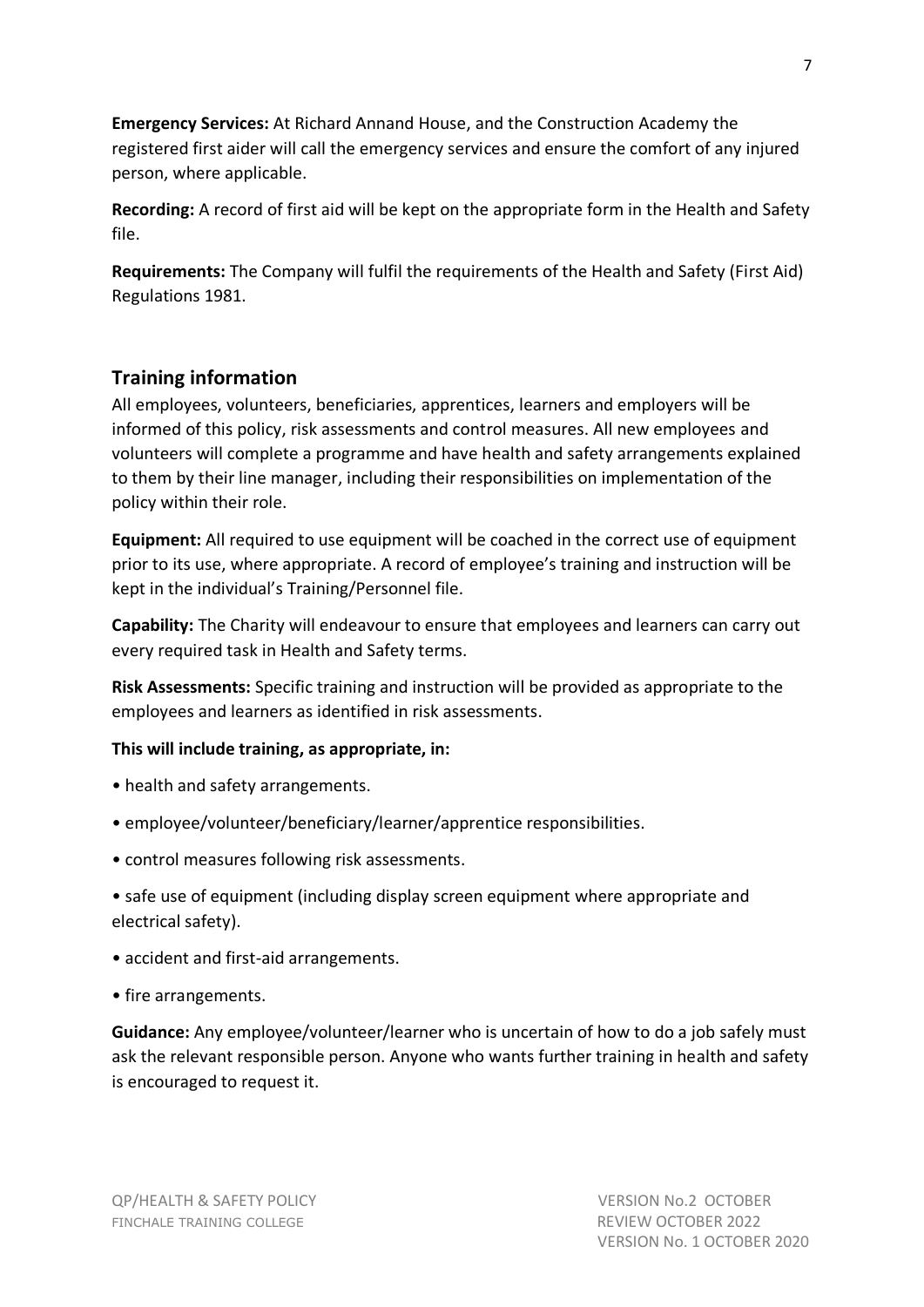#### <span id="page-7-0"></span>**Machinery & Equipment**

All equipment provided by the Charity will be to the correct safety standards. This includes annual PAT testing.

**Safety Devices:** All safety devices and controls must always be used by employees and learners.

**Faults & Defects:** Any fault or defect in a piece of equipment or controls must be notified immediately to the relevant responsible person, either line manager, tutor/ assessor or the Health and Safety Champion. Equipment must not be used until it has been repaired and safe to use again. Employees should check equipment before operation.

**Maintenance & Records:** Equipment will be maintained and records of this will be kept and stored in Centre Maintenance Folder.

**Usage:** Employees, volunteers, beneficiaries and learners will not be allowed to use equipment until they have been trained to do so.

**Advice:** Any employee, volunteer, beneficiary or learner who is unsure of any piece of equipment, safety feature or controls should seek advice from the responsible person.

**Requirements:** The company will fulfil the requirements of the Provision and Use of Work Equipment Regulations 1998.

#### <span id="page-7-1"></span>**Hazardous Substances**

**Risk Assessments:** Risk assessments for all hazardous substances will be completed, where appropriate, and kept in the Health and Safety file.

**Guidance:** Employees, volunteers, beneficiaries and learners must follow guidance identified following the completion of risk assessments to ensure they do not expose themselves or others to an unacceptable level of risk.

**Illness:** If an employee, volunteer, beneficiary or learner feels ill because of using a substance, they must report it to the nominated responsible person, who will record this in the accident book so that the matter can be investigated.

**Advice:** If an employee, volunteer, beneficiary or learner is uncertain about the use of any substance they must seek advice from the nominated responsible person before using it.

**Disposal:** Hazardous substances must be disposed of carefully as recommended in the assessments.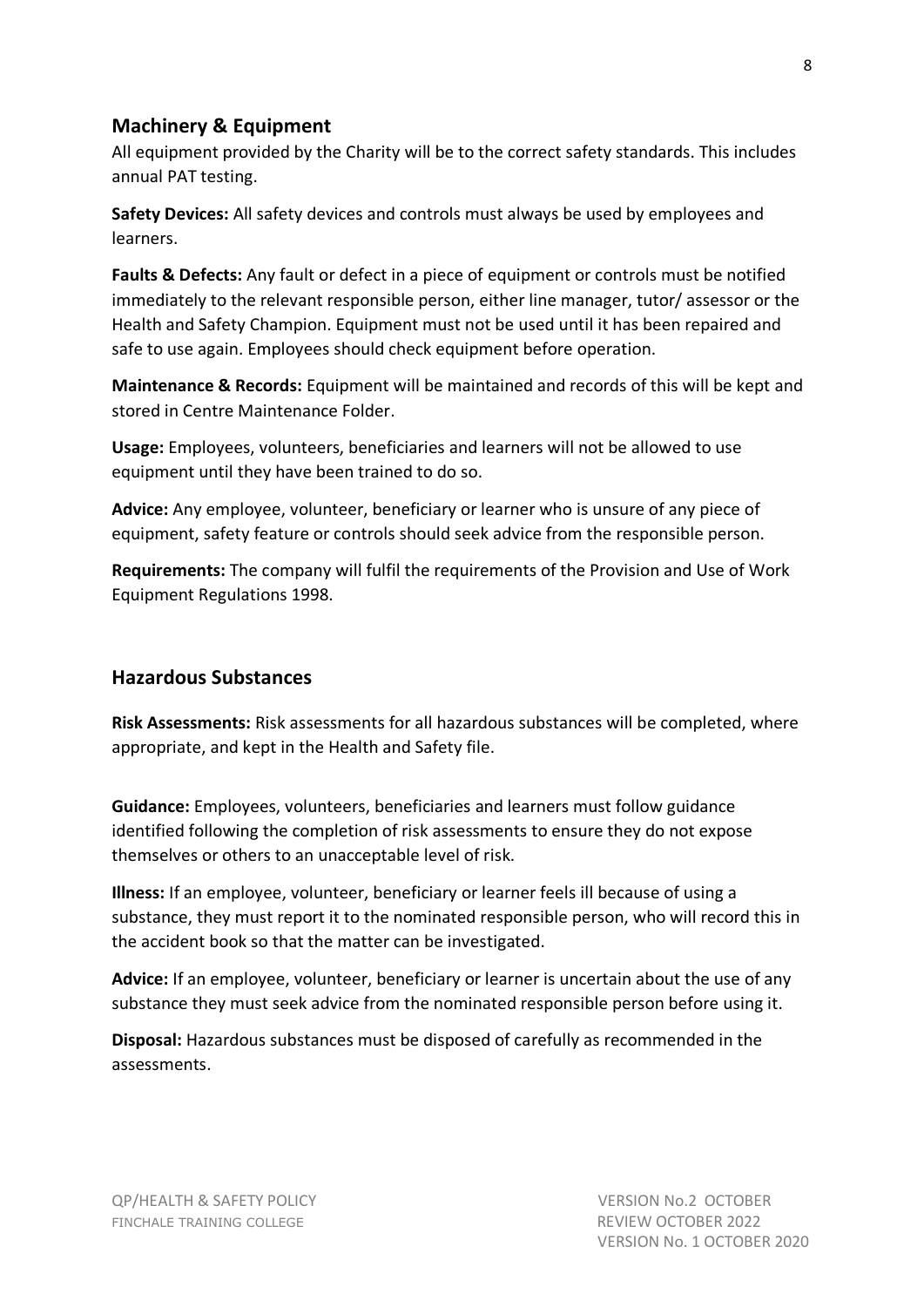#### <span id="page-8-0"></span>**Manual Handling**

Employees, volunteers, beneficiaries or learners must not move any load, which they think may cause them an injury.

**Training:** will be given to employees, volunteers, beneficiaries or learners where necessary, in safe working methods, where appropriate. A record of employee's training and instruction will be kept in the individual's Training/Personnel file.

**Injury:** Any employee, volunteer, beneficiary or learner who is injured during any manual handling operation must report it to the relevant person who will record it in the accident book.

**Lifting:** Two-person lifts are to be encouraged, where practical.

The Charity will fulfil the requirements of the Manual Handling Operations Regulations 1992.

#### <span id="page-8-1"></span>**General Rules**

**Training:** Below is a list of some of the basic rules for employees, volunteers, beneficiaries or learners to follow:

- keep your work area clean and tidy, particularly from things likely to cause injury.
- always use equipment the way described in instructions.
- follow the safety procedures and rules from the risk assessments and ask if you are ever uncertain.
- never interfere with equipment, electricity or any safety features.
- report any defects or damage to equipment.
- do not put yourself or others at risk by engaging in horseplay or substance misuse.

**Rules:** It is a requirement of employment for employees to abide by health and safety rules. Any employee breaching safety rules will be subject to disciplinary procedures.

**Reporting:** Any employee, volunteer, beneficiary or learner who notices a hazard must report it immediately. Finchale Training College encourages suggestions from employees, volunteers, beneficiaries or learners to promote good practice in Health & Safety.

**Requirements:** It is a requirement of all employees, volunteers, beneficiaries or learners to take part in health and safety training as part of their induction. It is also a requirement for all employees and learners to abide by health and safety rules, as agreed at their induction. Any employee, volunteer, beneficiary or learner seriously breaching safety rules may be required to leave the organisation or their learning programme.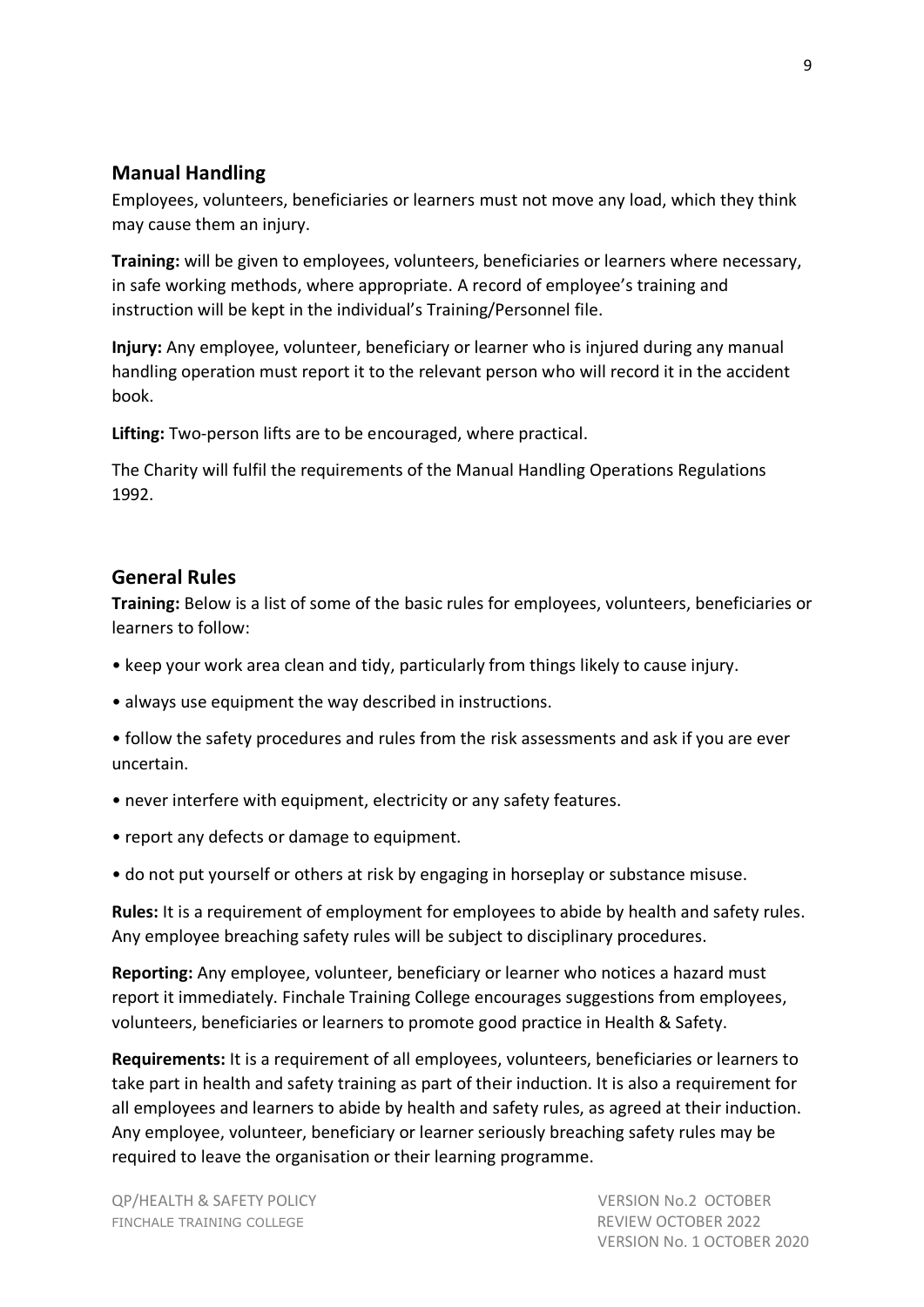#### <span id="page-9-0"></span>**Electricity**

This section primarily applies to the use of electrical equipment at the office of Finchale Training College

**Maintenance & Inspection:** The Charity will maintain all electrical equipment and carry out regular inspection checks which includes annual PAT testing.

**Defects or Damage:** Any defects or damage to electrical equipment must be reported immediately by staff to the relevant person. Anyone suffering an electrical shock must report this as an accident

**Repairs:** A competent electrician or an electrical contractor will carry out any necessary electrical work. No employee must carry out electrical repair work for themselves

**Records:** Electrical equipment that requires testing and inspection will be marked and a record kept of the result. Any records will be kept in the Health and Safety file.

The Charity will fulfil the requirements of the Electricity at Work Regulations 1989.

## <span id="page-9-1"></span>**Contractors & Visitors**

Contractors and visitors must all enter through the main office and sign in. No members of the public are allowed into the office unless accompanied.

**Responsibility:** Contractors and visitors will be accompanied by a known member of staff, who is responsible for them. In the case of an emergency, it is the responsibility of that member of staff to lead them out of the building to the assembly point. They must remain at the assembly point for identification by a senior member of staff. Fire evacuation posters are clearly visible in the main office of Richard Annand House, and in the Construction Academy.

**Authorisation:** Visitors must not operate any equipment, unless authorised to do so.

**Informing:** Contractors must inform the Charity of any hazardous substances or anything that might affect the health and safety of employees and learners, including electrical or other equipment. Contractors carrying out any work on Charity's premises will be given a copy of this policy and expected to abide by it. Risk assessments for work will be required of any contractor.

## <span id="page-9-2"></span>**Display Screen Equipment (DSE)**

This section primarily applies to the use of electrical equipment at the Charity's Office: Finchale Training college, Richard Annand House, Mandale Park, Belmont Durham DH1 1TH.